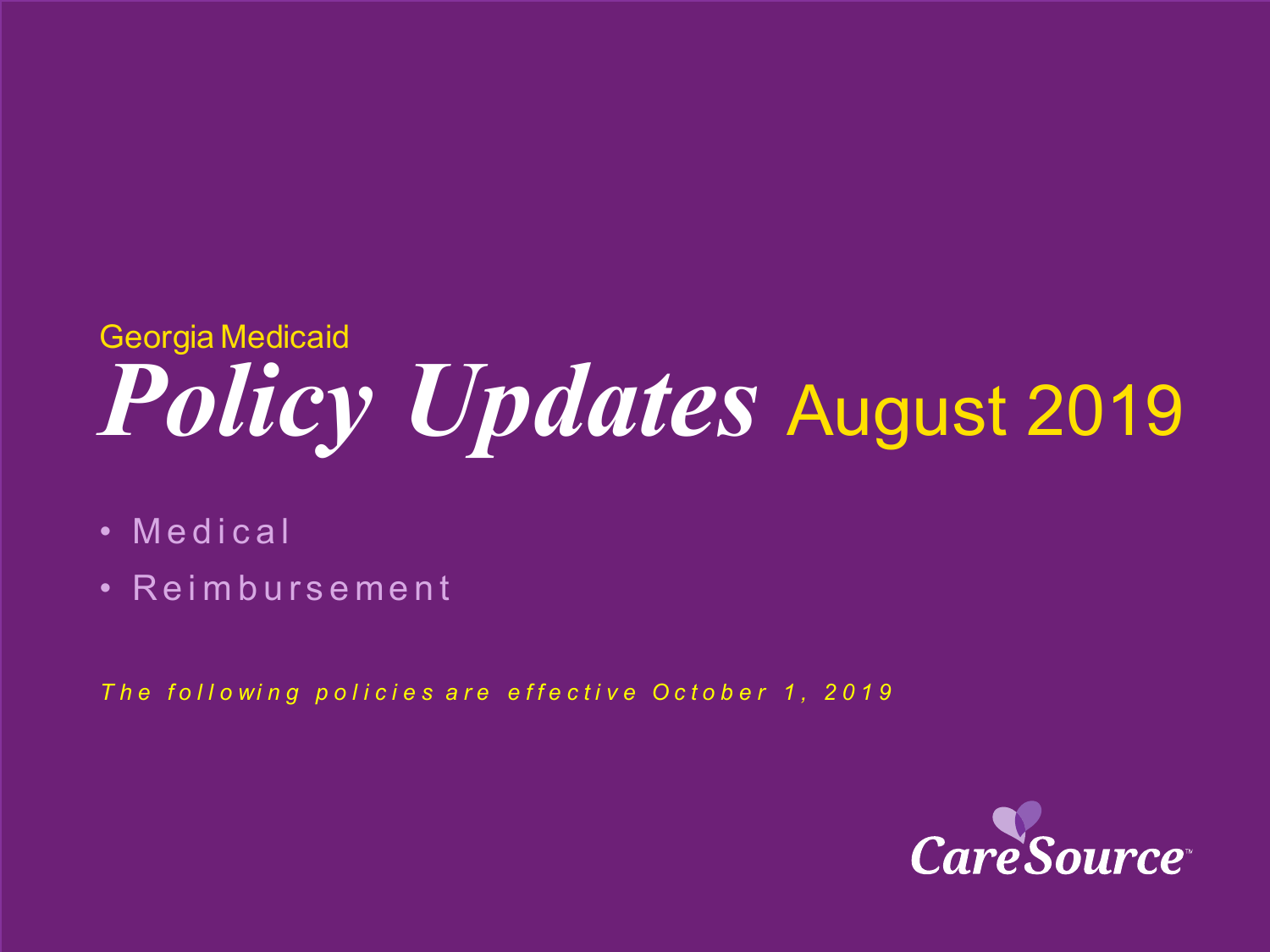

### AT CARESOURCE, WE LISTEN TO OUR PROVIDERS, AND WE STREAMLINE OUR BUSINESS PRACTICES TO MAKE IT EASIER FOR YOU TO WORK WITH US.

We have worked to create a predictable cycle for releasing administrative, medical and reimbursement policies, so you know what to expect.

Check back each month for a consolidated network notification of policy updates from CareSource.

### HOW TO USE THIS NETWORK NOTIFICATION

- Reference the list of policy updates.
- Note the effective date and impacted plans for each policy.
- Click the hyperlinked policy title to open the webpage with the full policy.

#### FIND OUR POLICIES ONLINE

To access all CareSource policies, visit CareSource.com and click "Health Partner Policies" under Provider Resources. Select the type of policy and the CareSource plan to access current policies. Each policy page has an archive where you can find previous versions of policies.